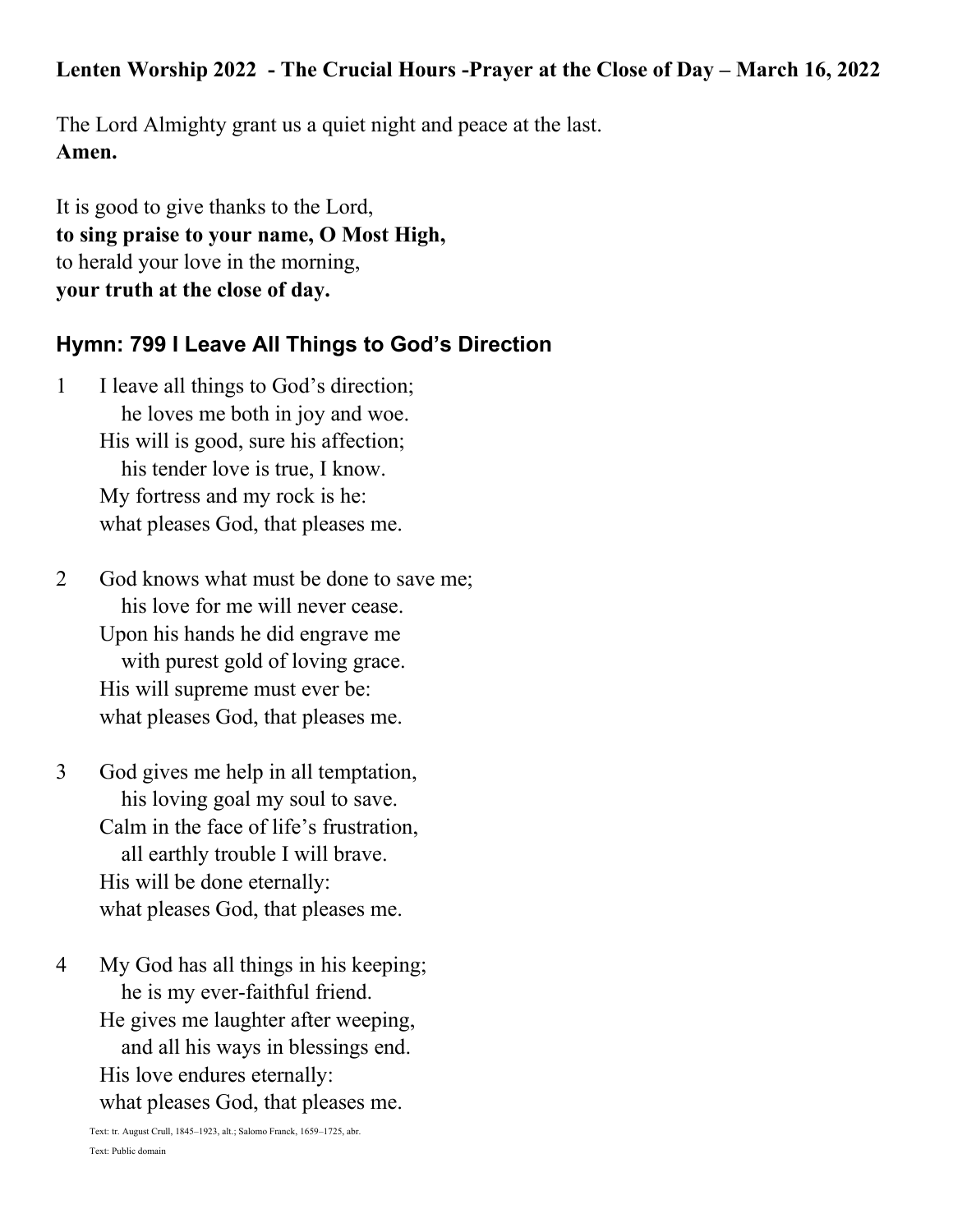## **Confession**

Our help is in the name of the Lord, **the maker of heaven and earth.**

Let us confess our sins in the presence of God and of one another.

Almighty God, our heavenly Father, **we have sinned against you in our thoughts, in our words, in our deeds, and in all that we have not done. Forgive us in the name of our Lord Jesus Christ. Deliver and restore us, that we may rest in peace.**

By the mercy of God we are redeemed by Jesus Christ, and in him we are forgiven. Let us rest in his peace until the rising of the sun,

when we shall serve him in newness of life.

**Amen.**

# **Psalm 91**

The shelter of the love of God is my refuge and my light: I trust in him to guide my days and protect me through the night Because I come to him in love and trust him in all things He answers when I call his name: he shelters me with his wings.

My faith is in the Lord alone, his Word my help and shield. When thousand stumble by my side, his faithfulness is revealed. Because I come to him in love and trust him in all things He answers when I call his name: he shelters me with his wings.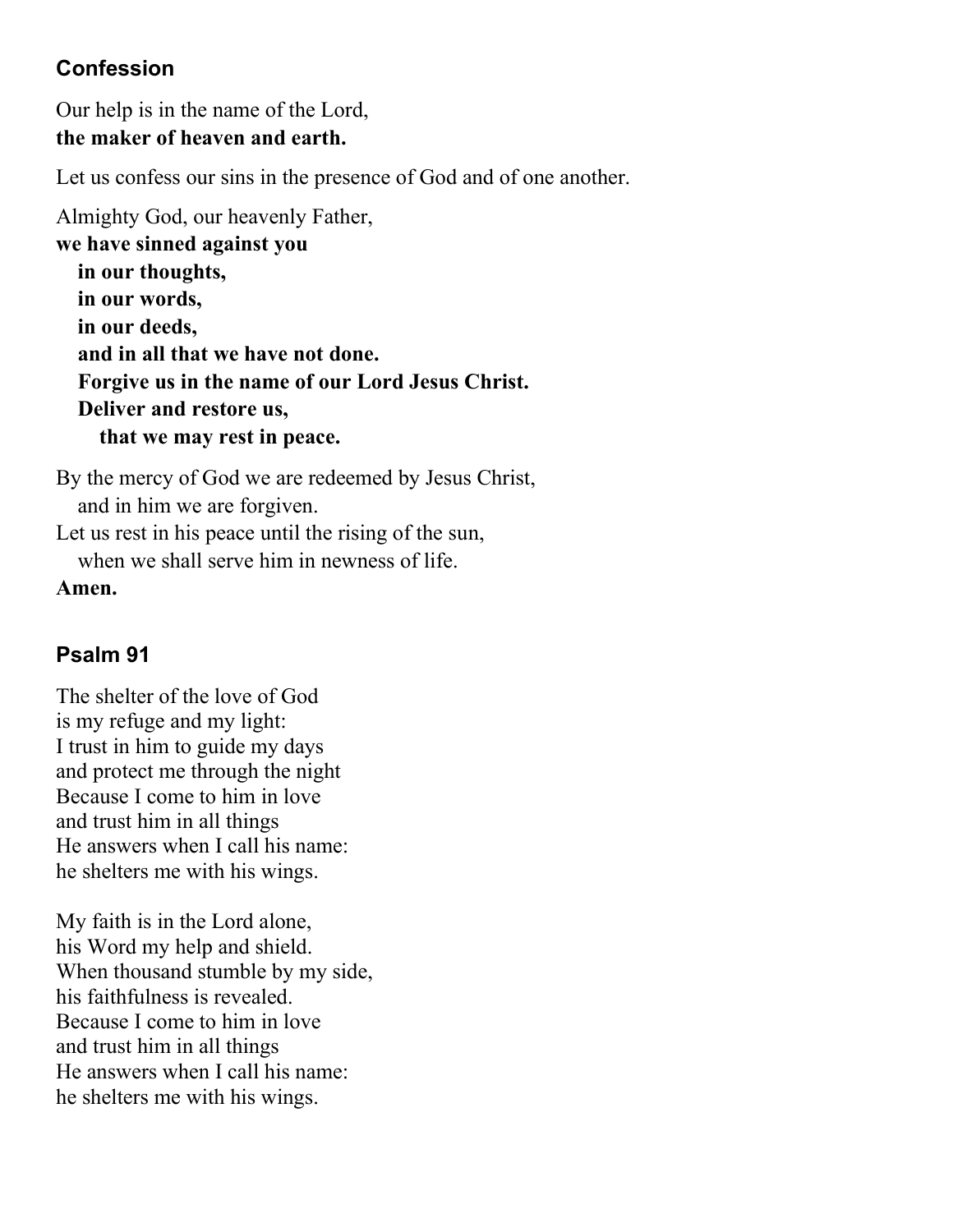Ever safe within his love I'll be secure through all my days, The wonder of his mighty love always fills my heart with praise. Because I come to him in love and trust him in all things He answers when I call his name: he shelters me with his wings.

### **Passion History**

While they were eating, on the night when he was betrayed, Jesus took bread, blessed and broke it, and gave it to the disciples. He said, "Take, eat, this is my body, which is given for you. Do this in remembrance of me." Then he took the cup, gave thanks, and gave it to them, saying, "Drink from it, all of you, for this is my blood of the new testament, which is poured out for many for the forgiveness of sins. Do this, as often as you drink it, in remembrance of me.

"Dear children, I am going to be with you only a little longer. You will look for me, and just as I told the Jews, so I tell you now: Where I am going, you cannot come.

"A new commandment I give you: Love one another. Just as I have loved you, so also you are to love one another. By this everyone will know that you are my disciples, if you have love for one another."

Simon Peter said to him, "Lord, where are you going?"

Jesus answered, "Where I am going you cannot follow now, but you will follow later."

Peter asked, "Lord, why can't I follow you now? I will lay down my life for you!"

Jesus replied, "Will you really lay down your life for me? Simon, Simon, pay attention: Satan has asked to have you all, so that he may sift you as wheat. But I prayed for you, Simon, that your faith may not fail. And when you have returned to me, strengthen your brothers."

Peter answered him, "Even if all fall away because of you, I will never fall away."

Jesus said to him, "Amen I tell you: Tonight, before the rooster crows, you will deny me three times."

Peter said to him, "Even if I have to die with you, I will never deny you." And all the disciples said the same.

He said to them, "When I sent you out without money bag, traveler's bag, and sandals, did you lack anything?"

"Nothing," they said.

Then he told them, "But now, let the one who has a money bag take it, and likewise a traveler's bag. And let the one who has no sword sell his cloak and buy one. For I tell you that this Scripture must be fulfilled in me: 'He was counted with transgressors.' Indeed, what is written about me is going to have its fulfillment."

They said, "Lord, look, here are two swords."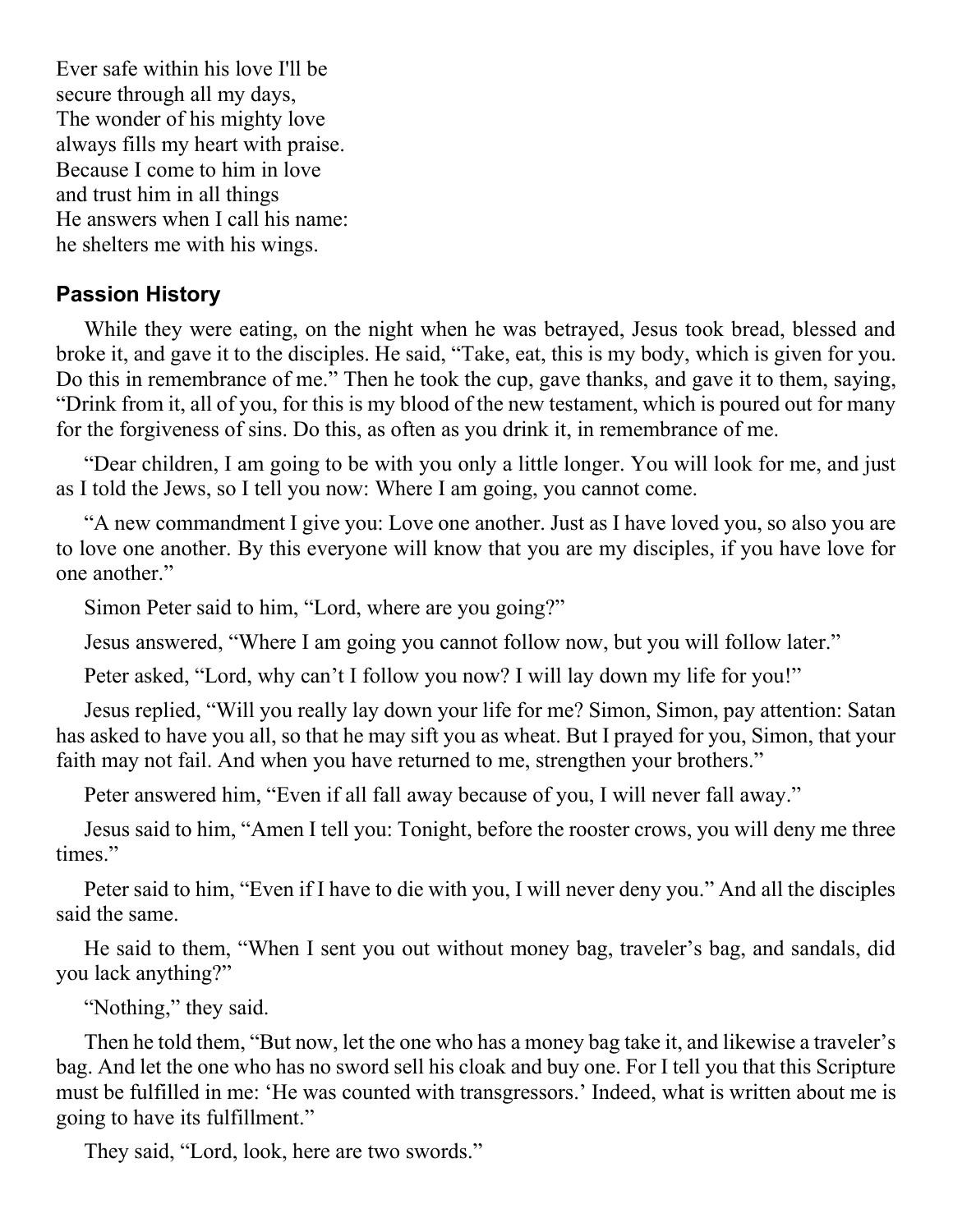He said to them, "That is enough."

Then Jesus said to them, "This night you will all fall away on account of me, for it is written, 'I will strike the shepherd, and the sheep of the flock will be scattered.' But after I have been raised, I will go ahead of you into Galilee."

After they sang a hymn, Jesus went out with his disciples across the Kidron Valley, to the Mount of Olives, where there was a garden called Gethsemane. He and his disciples went into it. Now Judas, who was betraying him, also knew the place, because Jesus often met there with his disciples.

When he reached the place, Jesus told his disciples, "Sit here, while I go over there and pray. Keep praying that you may not enter into temptation."

Then he took Peter, James, and John along with him and began to be troubled and distressed. He said to them, "My soul is overwhelmed with sorrow, even to the point of death. Stay here and keep watch."

He withdrew from them about a stone's throw, knelt down, and prayed, "Father, if you are willing, take this cup away from me. Nevertheless, not my will, but yours be done."

When he rose from prayer, he went to the disciples and found them sleeping as a result of sorrow.

He said to Peter, "Simon, are you sleeping? Were you not strong enough to keep watch for one hour? Watch and pray that you may not enter into temptation. The spirit is willing, but the flesh is weak."

He went away a second time and prayed, "My Father, if it is not possible for this cup to pass from me unless I drink it, may your will be done." Again he returned and found them sleeping, because their eyes were heavy. They did not know what they should answer him.

He left them again, went away, and prayed a third time. He said the same words as before.

An angel from heaven appeared to him and strengthened him. As he was in agony, he prayed more fervently. His sweat became like great drops of blood falling to the ground.

Then he returned to his disciples and said to them, "Are you still sleeping and resting? Look, the hour is near, and the Son of Man is betrayed into the hands of sinners. Rise. Let us go. Look, my betrayer is near!"

While Jesus was still speaking, suddenly Judas (one of the Twelve) arrived. With him was a large crowd with lanterns, torches, swords, and clubs, who came from the chief priests and elders of the people. Judas was leading them.

Jesus, knowing everything that was going to happen to him, went out and asked them, "Who are you looking for?"

"Jesus the Nazarene," they replied.

"I am he," Jesus told them.

Judas, the betrayer, was standing with them. When Jesus told them, "I am he," they backed away and fell to the ground.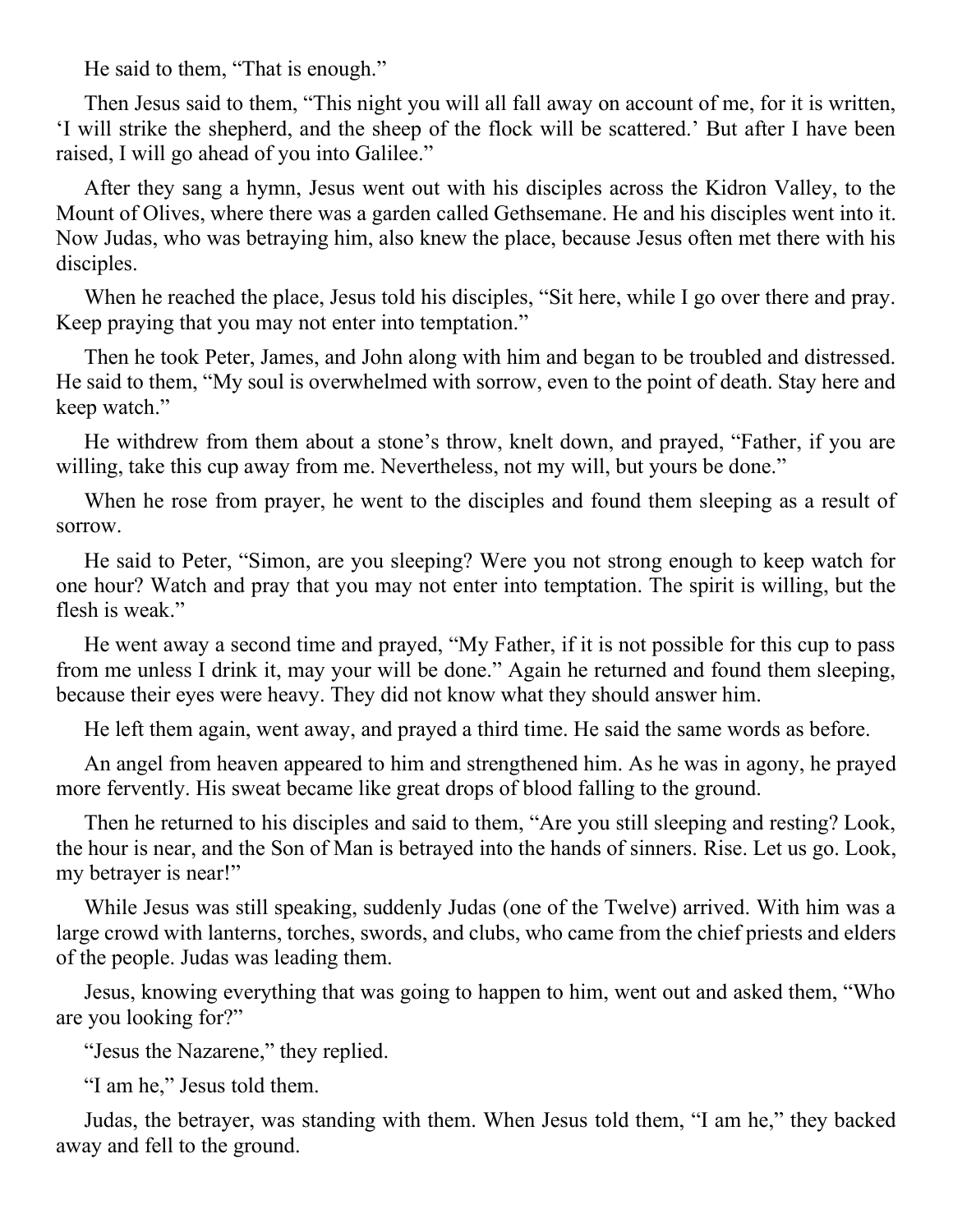Then Jesus asked them again, "Who are you looking for?"

"Jesus the Nazarene," they said.

"I told you that I am he," Jesus replied. "So if you are looking for me, let these men go." This was to fulfill the statement he had spoken: "I did not lose any of those you have given me."

Now the betrayer had given them a sign: "The one I kiss is the man. Arrest him." Immediately he went to Jesus and said, "Greetings, Rabbi!" and kissed him.

Jesus said to him, "Judas, are you betraying the Son of Man with a kiss?"

Then they advanced, took hold of Jesus, and arrested him. When those who were around him saw what was about to happen, they said to him, "Lord, should we strike with a sword?" Then Simon Peter, who had a sword, drew it, struck the high priest's servant, and cut off his right ear. The servant's name was Malchus.

But Jesus responded, "Stop! No more of this! Put your sword back into its place, because all who take the sword will die by the sword. Do you not realize that I could call on my Father, and at once he would provide me with more than twelve legions of angels? But then how would the Scriptures be fulfilled that say it must happen this way?" Then he touched the servant's ear and healed him.

At that same time Jesus said to the crowd, "Have you come out to arrest me with swords and clubs as if I were a robber? Day after day I was sitting in the temple courts teaching, and you did not arrest me. But all this has happened so that the writings of the prophets would be fulfilled." Then all the disciples deserted him and fled.

The company of soldiers, their commander, and the Jewish guards arrested Jesus and bound him. First they led him to Annas, because he was father-in-law to Caiaphas, who was the high priest that year. Now it was Caiaphas who had advised the Jews, "It is better that one man die for the people."

Into your hands I commend my spirit. **Into your hands I commend my spirit.** 

You have redeemed me, O Lord God of truth. **Into your hands I commend my spirit.** 

Glory to the Father and to the  $+$  Son and to the Holy Spirit. **Into your hands I commend my spirit.**

# **Sermon - They Bound Him, John 18:12 - Pastor Timmermann**

# **Offering**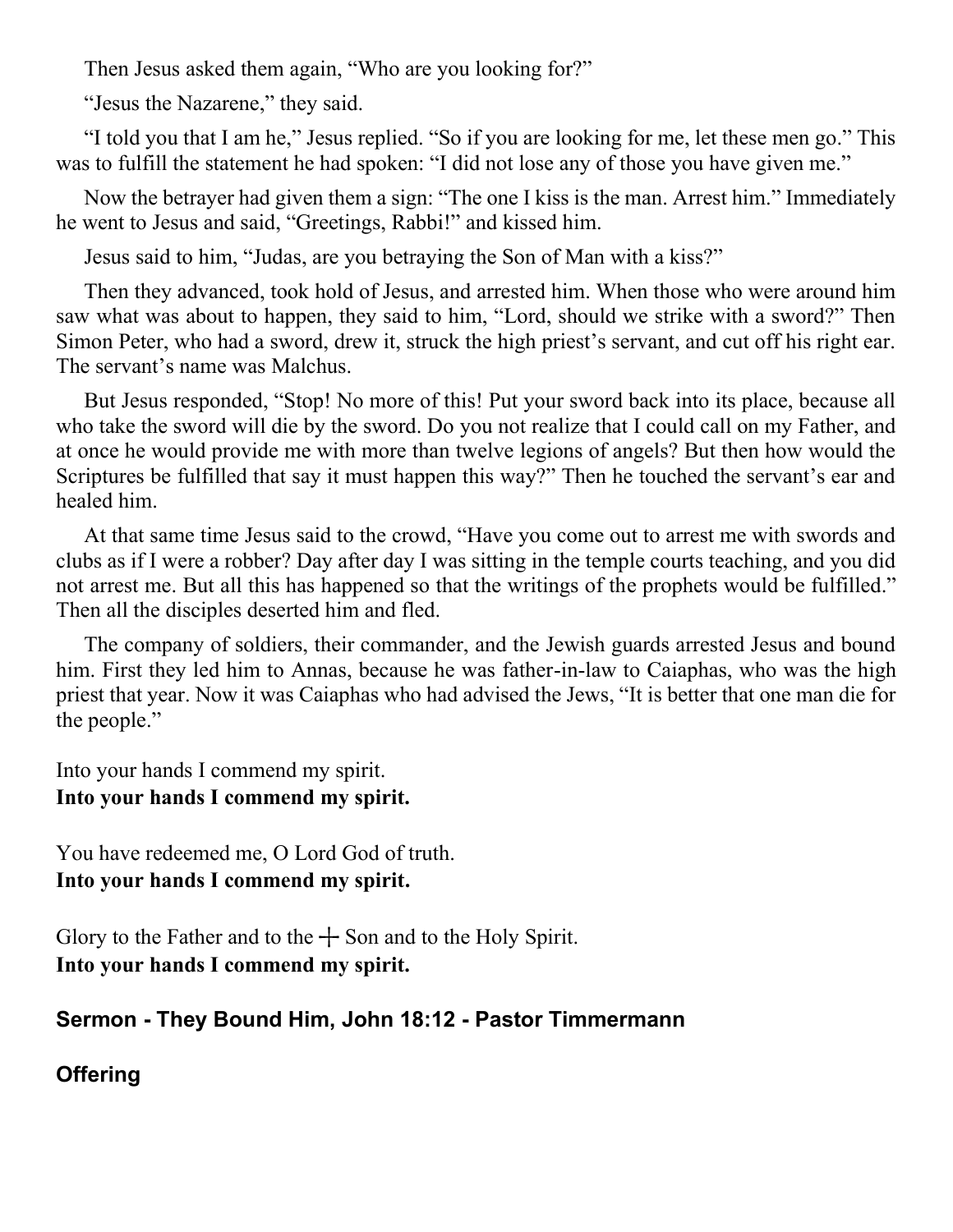#### **Hymn: 422 A Lamb Goes Uncomplaining Forth**

1 A Lamb goes uncomplaining forth, our guilt and evil bearing and, laden with the sins of earth, none else the burden sharing, goes patient on, grows weak and faint, to slaughter led without complaint, that spotless life to offer; bears shame and stripes and wounds and death, anguish and mockery and saith, "Willing all this I suffer."

2 This Lamb is Christ, the soul's great friend, the Lamb of God, our Savior; him God the Father chose to send to gain for us his favor. "Go forth, my Son," the Father said, "and free my children from their dread of guilt and condemnation. The wrath and stripes are hard to bear, but by your passion they will share the fruit of your salvation."

3 "Yes, Father, yes, most willingly I'll bear what you command me. My will conforms to your decree; I'll do what you have asked me." O wondrous Love, what have you done! The Father offers up his Son, desiring our salvation. O Love, how strong you are to save! You make his bed within the grave who built the earth's foundation.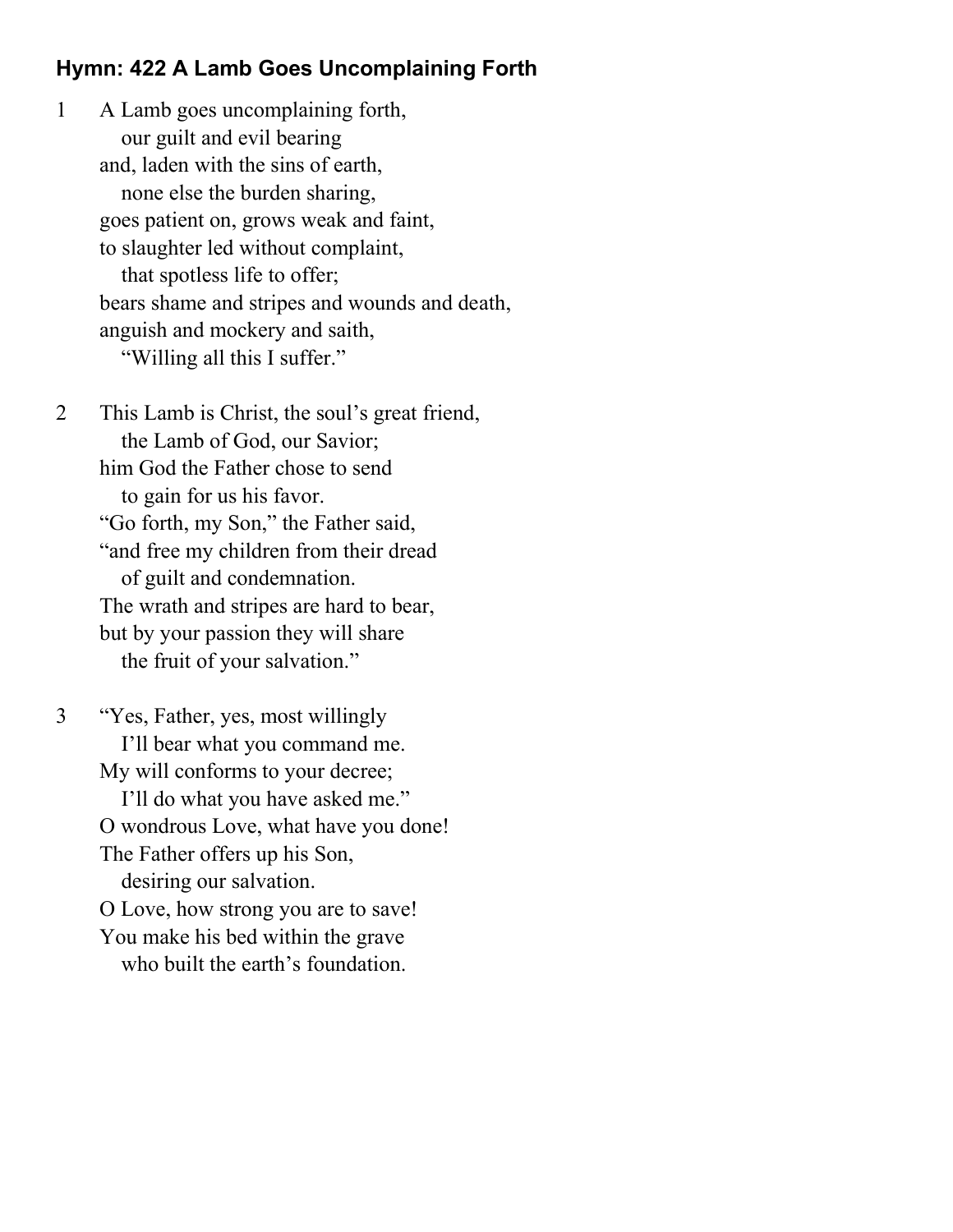4 From morn till eve, in all I do, I'll praise you, Christ, my treasure. To sacrifice myself for you shall be my aim and pleasure. My stream of life shall ever be a current flowing ceaselessly, your constant praise outpouring. I'll treasure in my memory, O Lord, all you have done for me, your gracious love adoring.

Text: tr. The Lutheran Hymnal, 1941, alt.; Paul Gerhardt, 1607–1676, abr. Text: © 1941 Concordia Publishing House. Used by permission: OneLicense no. 703297

## **Prayer**

Hear my prayer, O Lord; **listen to my cry.** 

Keep me as the apple of your eye; **hide me in the shadow of your wings.** 

In righteousness I shall see you; **when I awake, your presence will give me joy.**

P: Be present, O merciful God, and protect us through the silent hours of this night, so that we who are wearied by the changes and chances of this fleeting world may rest in your eternal changelessness; through Jesus Christ our Lord. **Amen.**

### **Lord's Prayer** *(sing)*

**Our Father in heaven, hallowed be your name, your kingdom come, your will be done on earth as in heaven. Give us today our daily bread. Forgive us our sins, as we forgive those who sin against us. Lead us not into temptation, but deliver us from evil.**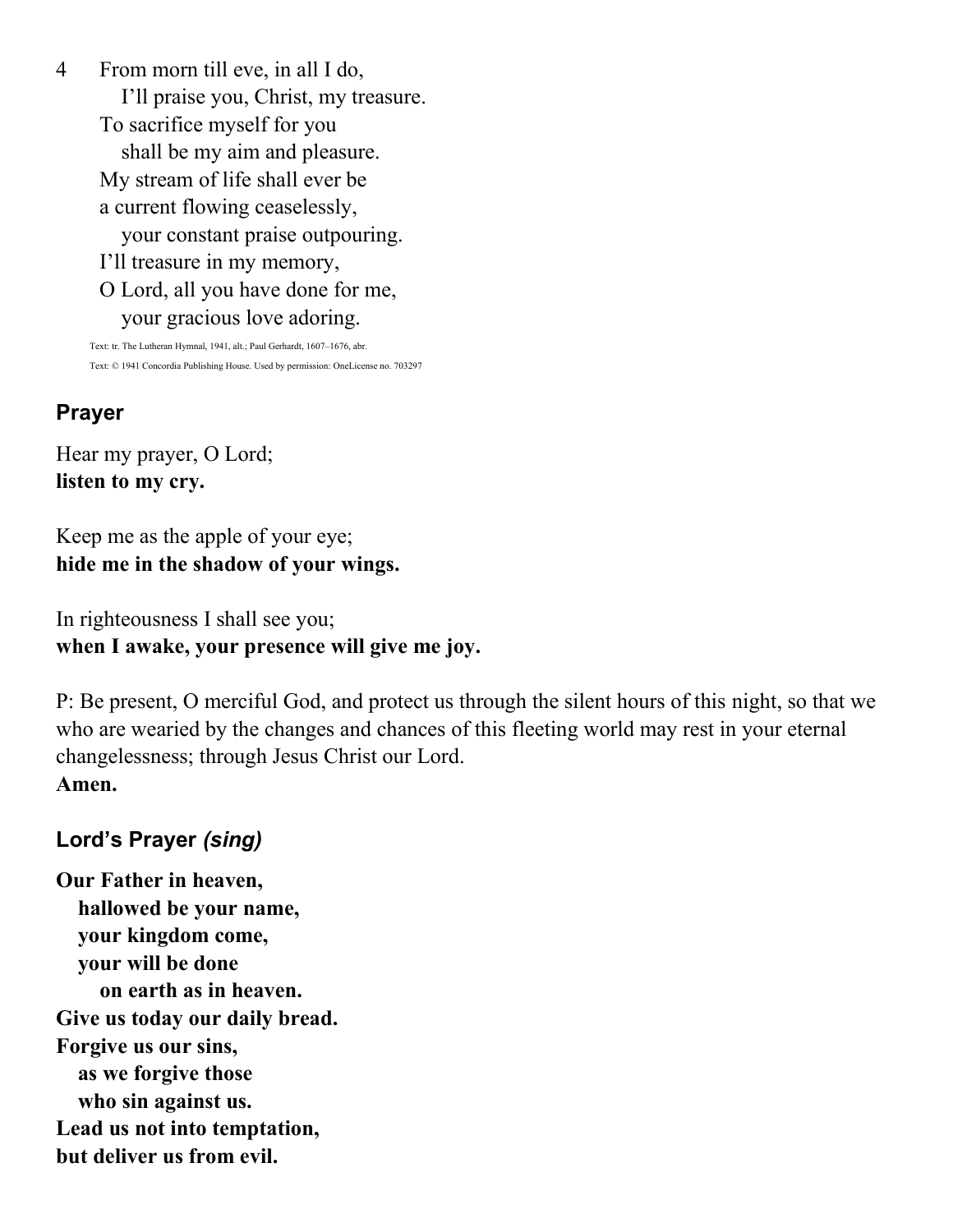**For the kingdom, the power, and the glory are yours now and forever. Amen.**

#### **Hymn 424 The Garden of Gethsemane**

1 The Garden of Gethsemane they'd often gathered there, the Christ and his disciple friends, the sheep beneath his care. But when the Shepherd needed them— "Come, watch and pray with me" their heavy hearts and eyes prevailed in dark Gethsemane.

2 Gethsemane's serenity, so pleasant in the past, was shattered by a piercing cry. Our Savior stood aghast to see the curse inside the cup, to sense what soon would be unleashed against his sinless soul beyond Gethsemane.

3 Gethsemane's intensity, revealed in blood-like sweat, led Christ to pray, for he would pay sin's awful, crushing debt. "My Father, find another way to set the sinner free. Your will, not mine, be done," he said in sad Gethsemane.

4 Gethsemane's immensity can still be seen today. The Father's will was crystal clear: "There is no other way! Move on, my Son; your death alone can save humanity." So, bound and destined for the cross, Christ left Gethsemane.